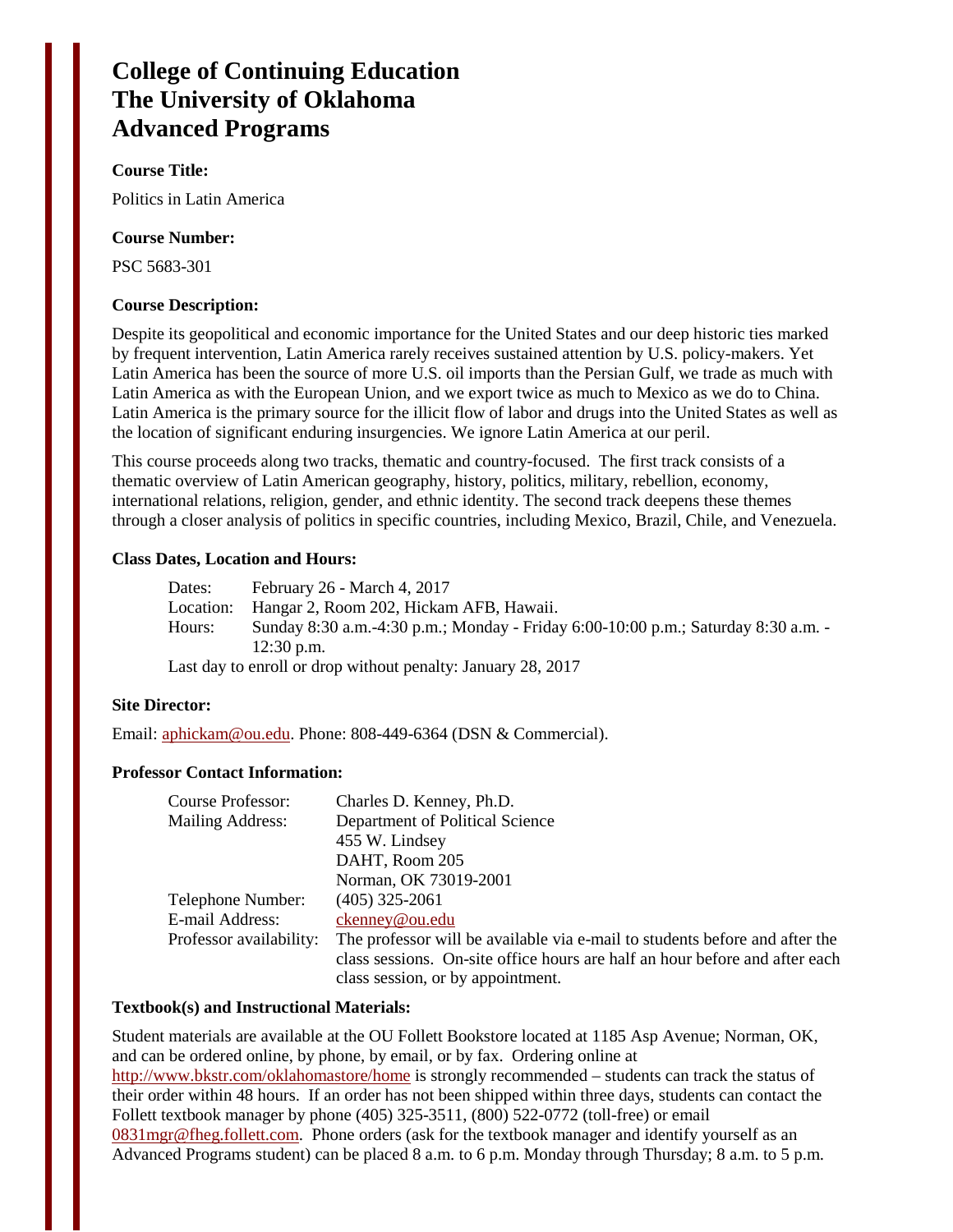on Friday; 10 a.m. to 4p.m. on Saturday (CST). Summer hours: 9 a.m. to 5 p.m. Monday through Friday (CST). Fax orders can be placed 24 hours a day at (405) 325-7770. Text prices are available online.

- 1. Skidmore, T.E., Smith, P.H., & Green, J.N. (2014). *Modern Latin America* (8<sup>th</sup> ed.). New York: Oxford University Press. ISBN 9780199929238.
- 2. Materials posted on the OU Desire to Learn (D2L) system: Access D2L at http://learn.ou.edu; enter your OU NetID and password, and select course to access material. Please contact your local Site Director if you require assistance.

Note: Follett is the Advanced Programs contractual textbook provider. Should text changes become necessary after publication of the course syllabus, Advanced Programs will facilitate text returns/refunds only for texts purchased through Follett.

# **Course Objectives:**

The objectives of this course are:

- To introduce the student to the study of politics of Latin America;
- To develop in the student the conceptual tools to apply this knowledge to new problems and cases.

# **Assignments, Grading, and Due Dates:**

#### **Pre-class Assignment: (30%)**

This class requires a significant amount of pre-class reading and a substantial writing assignment that must be completed before the first class meeting. Students will need to reserve time in the weeks leading up to the first day of class to complete this assignment.

The pre-class reading and writing assignments will be available at the D2L site for this course approximately one month before the first class meeting. If you cannot access the D2L site, contact the instructor at [ckenney@ou.edu](mailto:ckenney@ou.edu) to receive the assignment. It is the student's responsibility to obtain and complete the assignment before the first class meeting.

It is essential in this class that you follow the citation and documentation requirements set out in the assignment. Failure to cite the sources of all information used and failure to identify all directly quoted text as such in plagiarism and may lead to sanctions. See the writing assignment instructions and

http://integrity.ou.edu for more detailed information about avoiding plagiarism. Note that for this class, you must provide page numbers for all references to both paraphrased information and direct quotes.

The completed pre-class writing assignment is due in the D2L drop-box by midnight on the Sunday before the first class meeting. Late papers may receive a one-letter grade deduction for each day late.

#### **Final Exam/Paper: (40%)**

You will be asked to write a paper that will be due in the D2L drop-box on Sunday at midnight three weeks after our last class meeting. The specific exam question and assignment will be given at the end of the class. As with the pre-class assignment, it is essential that you avoid sanctions for plagiarism by citing the source of all information and ideas used and by identifying all directly quoted text as such.

#### **Grading:**

| <b>Assignment</b>            | <b>Due Date</b>                      | <b>Percent of Grade</b> |
|------------------------------|--------------------------------------|-------------------------|
| Pre-class assignment         | Sunday before first class<br>meeting | 30 %                    |
| Participation and Attendance | During class sessions                | 30%                     |
| Final Paper                  | <b>March 25, 2017</b>                | 40%                     |

This is a letter-graded course: A, B, C, D, or F.

**Notice**: Failure to meet assignment due dates could result in a grade of I (Incomplete) and may adversely impact Tuition Assistance and/or Financial Aid.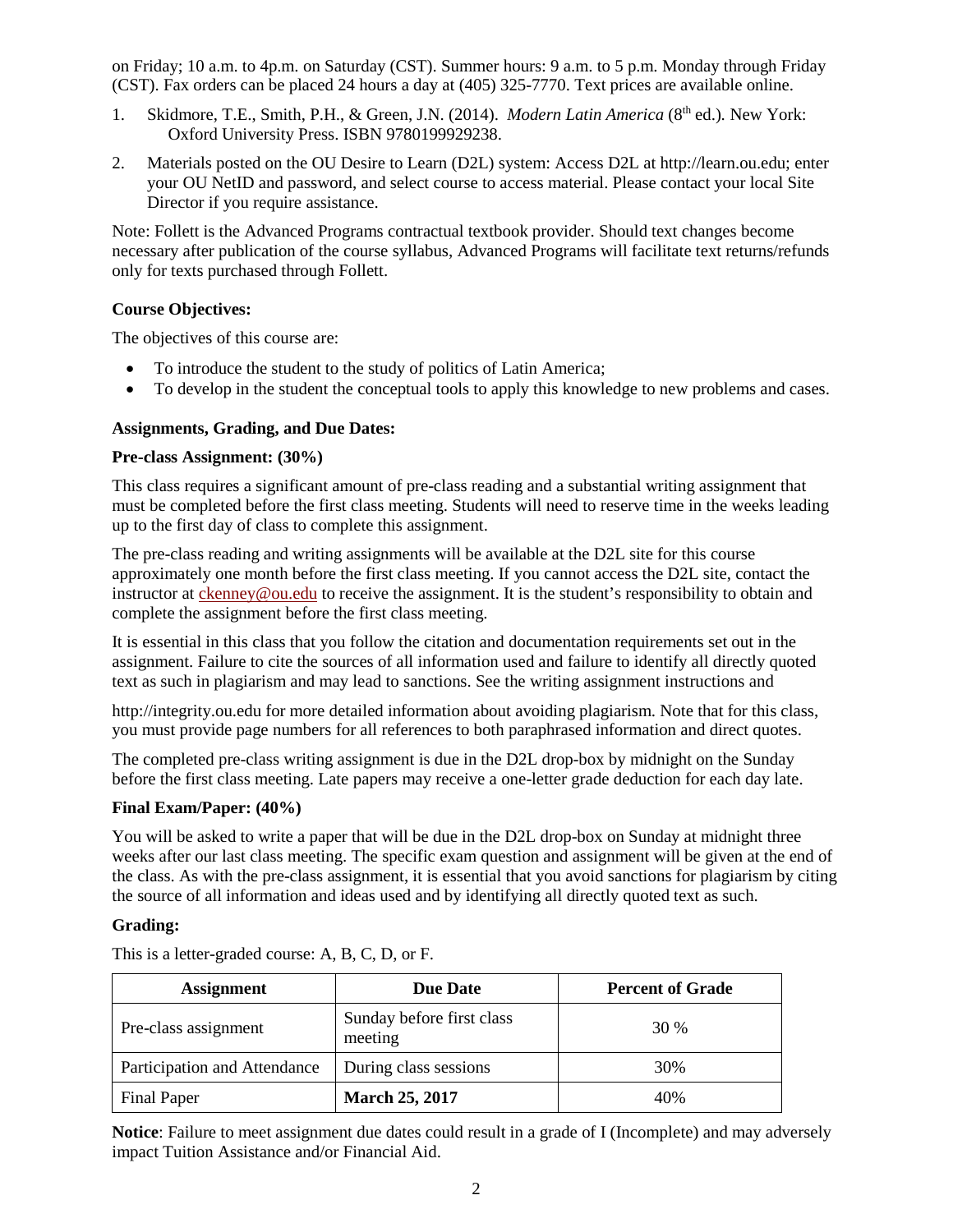Campus Map and Parking Information: A map of the campus can be found on the OU website at: [http://www.ou.edu/map/.](http://www.ou.edu/map/) The entire campus is open for parking from Friday at 4:00 pm until Monday at 7:00 am. Students can park almost anywhere on campus including the parking garages, permits are not required and meters don't have to be paid. OUPD will ticket illegal parking such as fire lanes, handicap areas and yellow curbs.